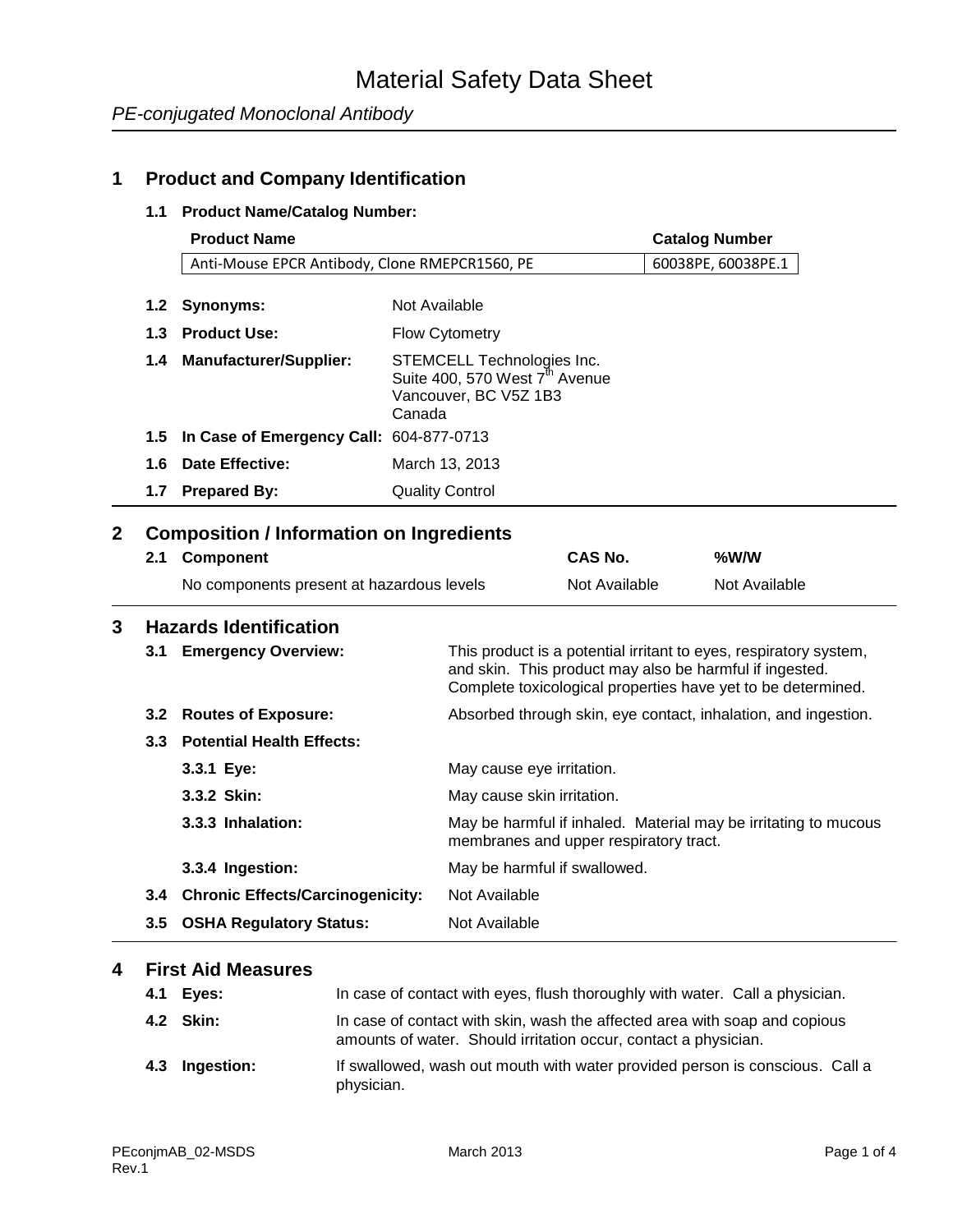# Material Safety Data Sheet

|   | 4.4           | Inhalation:                           | physician.    | If inhaled, remove person to fresh air. If breathing becomes difficult, call a                            |
|---|---------------|---------------------------------------|---------------|-----------------------------------------------------------------------------------------------------------|
|   | 4.5           | <b>Puncture Wounds:</b>               |               | Wash thoroughly with soap and water. Allow to bleed freely. Call a physician.                             |
|   | 4.6           | <b>Note to Physician:</b>             | Not Available |                                                                                                           |
| 5 |               | <b>Fire Fighting Measures</b>         |               |                                                                                                           |
|   | 5.1           | <b>Flash Point/Method:</b>            |               | Not Available                                                                                             |
|   | 5.2           | <b>Explosive Limits:</b>              |               |                                                                                                           |
|   |               | 5.2.1 Upper:                          |               | Not Available                                                                                             |
|   |               | 5.2.2 Lower:                          |               | Not Available                                                                                             |
|   | 5.3           | <b>Autoignition Temperature:</b>      |               | Not Available                                                                                             |
|   | 5.4           | <b>Hazardous Combustion Products:</b> |               | Nature of combustion products not known.                                                                  |
|   | $5.5^{\circ}$ | <b>Conditions of Flammability:</b>    |               | Not Available                                                                                             |
|   | 5.6           | <b>Extinguishing Media:</b>           |               | Water spray. Carbon dioxide, dry chemical powder or<br>appropriate foam.                                  |
|   | 5.7           | <b>Fire Fighting Procedures:</b>      |               | Wear self-contained breathing apparatus and protective<br>clothing to prevent contact with skin and eyes. |
|   |               |                                       |               |                                                                                                           |

**5.8 Explosion Data: 5.8.1 Sensitivity to Mechanical Impact:** Not Available **5.8.2 Sensitivity to Static Discharge:** Not Available

### **6 Accidental Release Measures**

**6.1 Leak and Spill Procedure:** Wear chemical-resistant gloves. Absorb spill and place in closed container for disposal. Ventilate and wash area thoroughly after cleanup is complete.

#### **7 Handling and Storage**

**7.1 Handling:** Should be handled by trained personnel observing good laboratory practices. Avoid breathing vapor. Avoid contact with eyes, skin and clothing. Avoid prolonged or repeated exposure.

**7.2 Storage:** Stored at 2 - 8°C.

### **8 Exposure Controls/Personal Protection**

- **8.1 Engineering Controls:** Safety shower and eye bath. Mechanical exhaust required.
- **8.2 Personal Protective Equipment:**
	- **8.2.1 Respiratory Protection:** This is a laboratory use product for which no industrial protective equipment has been designated. **8.2.2 Eye Protection:** Safety glasses.
	- **8.2.3 Skin Protection:** Lab coat, latex gloves.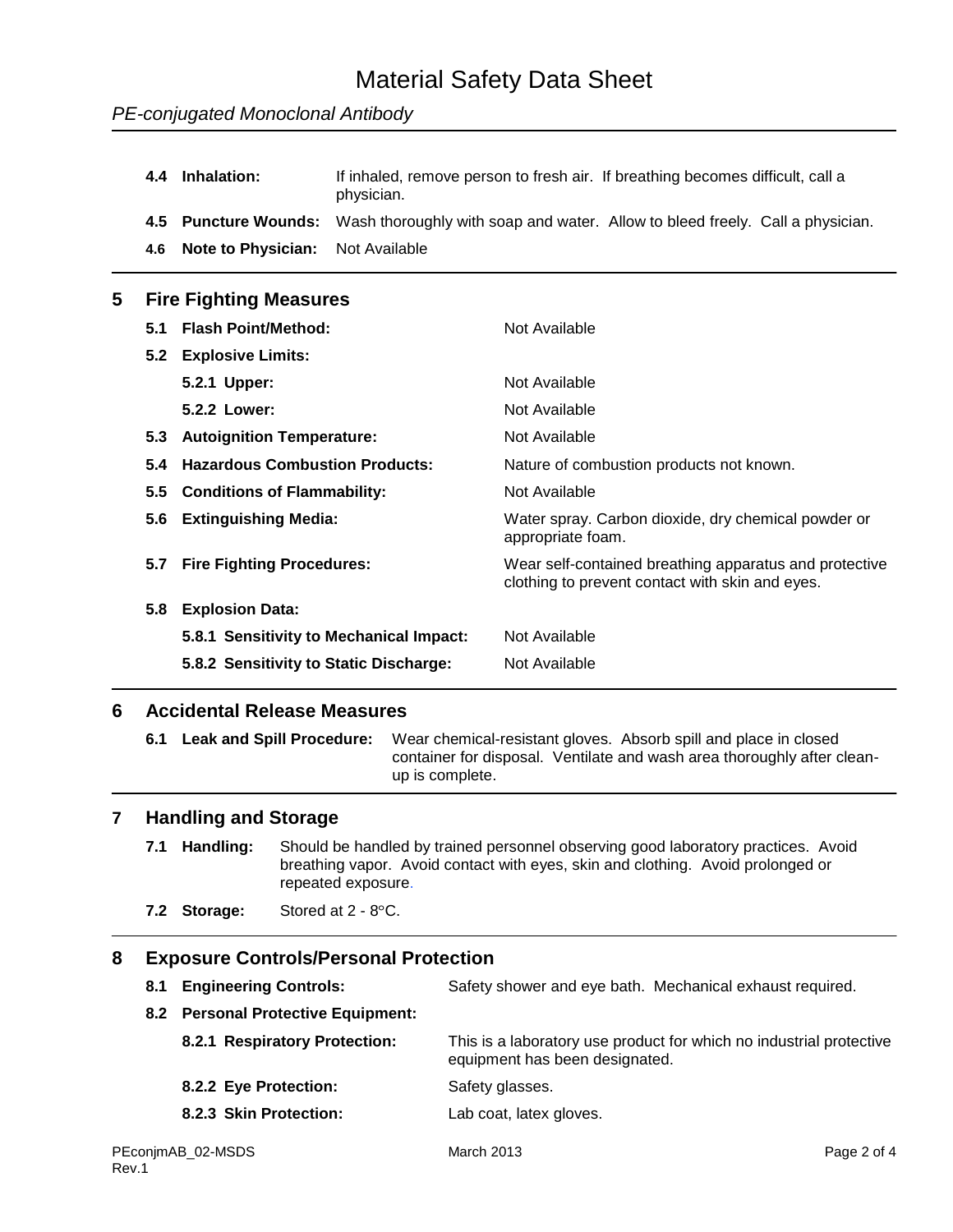# Material Safety Data Sheet

## *PE-conjugated Monoclonal Antibody*

| 8.4 Exposure Limits: |                                                           |
|----------------------|-----------------------------------------------------------|
| 8.4.1 ACGIH TLV-TWA: | Not Available                                             |
| 8.4.2 OSHA PEL-TWA:  | Not Available                                             |
|                      | 8.3 General Hygiene Considerations: Wash hands after use. |

## **9 Physical/Chemical Properties:**

| 9.1<br>Appearance:            |                                             | Clear with a red hue    |
|-------------------------------|---------------------------------------------|-------------------------|
| Odor:<br>$9.2^{\circ}$        |                                             | None                    |
| <b>Physical State:</b><br>9.3 |                                             | Liquid                  |
| 9.4<br>pH:                    |                                             | Approximately 7.2 - 7.6 |
| <b>Boiling Point:</b><br>9.5  |                                             | Not Available           |
| <b>Melting Point:</b><br>9.6  |                                             | Not Available           |
| <b>Freezing Point:</b><br>9.7 |                                             | Not Available           |
| <b>Vapor Pressure:</b><br>9.8 |                                             | Not Available           |
| 9.9 Vapor Density:            |                                             | Not Available           |
| 9.10 Specific Gravity:        |                                             | Not Available           |
| 9.11 Evaporation Rate:        |                                             | Not Available           |
| 9.12 Solubility in Water:     |                                             | Not Available           |
| 9.13 Odor Threshold:          |                                             | Not Applicable          |
|                               | 9.14 Coefficient of Water/Oil Distribution: | Not Available           |

### **10 Stability/Reactivity:**

| 10.1 Chemical Stability:                  | Stable                                      |
|-------------------------------------------|---------------------------------------------|
| <b>10.2 Conditions to Avoid:</b>          | Not Available                               |
| 10.3 Incompatibility (Material to Avoid): | Not available                               |
| 10.4 Hazardous Decomposition/By-Products: | Nature of decomposition products not known. |
| 10.5 Hazardous Polymerization:            | Not Applicable                              |

## **11 Toxicological Information**

| 11.1 Effects of Short-Term Exposure:    | Not Available |
|-----------------------------------------|---------------|
| 11.2 Effects of Long-Term Exposure:     | Not Available |
| 11.3 Irritancy of Product:              | Not Available |
| 11.4 Sensitization to Product:          | Not Available |
| 11.5 Carcinogenicity:                   | Not Available |
| <b>11.6 Reproductive Toxicity:</b>      | Not Available |
| 11.7 Teratogenicity and Embryotoxicity: | Not Available |